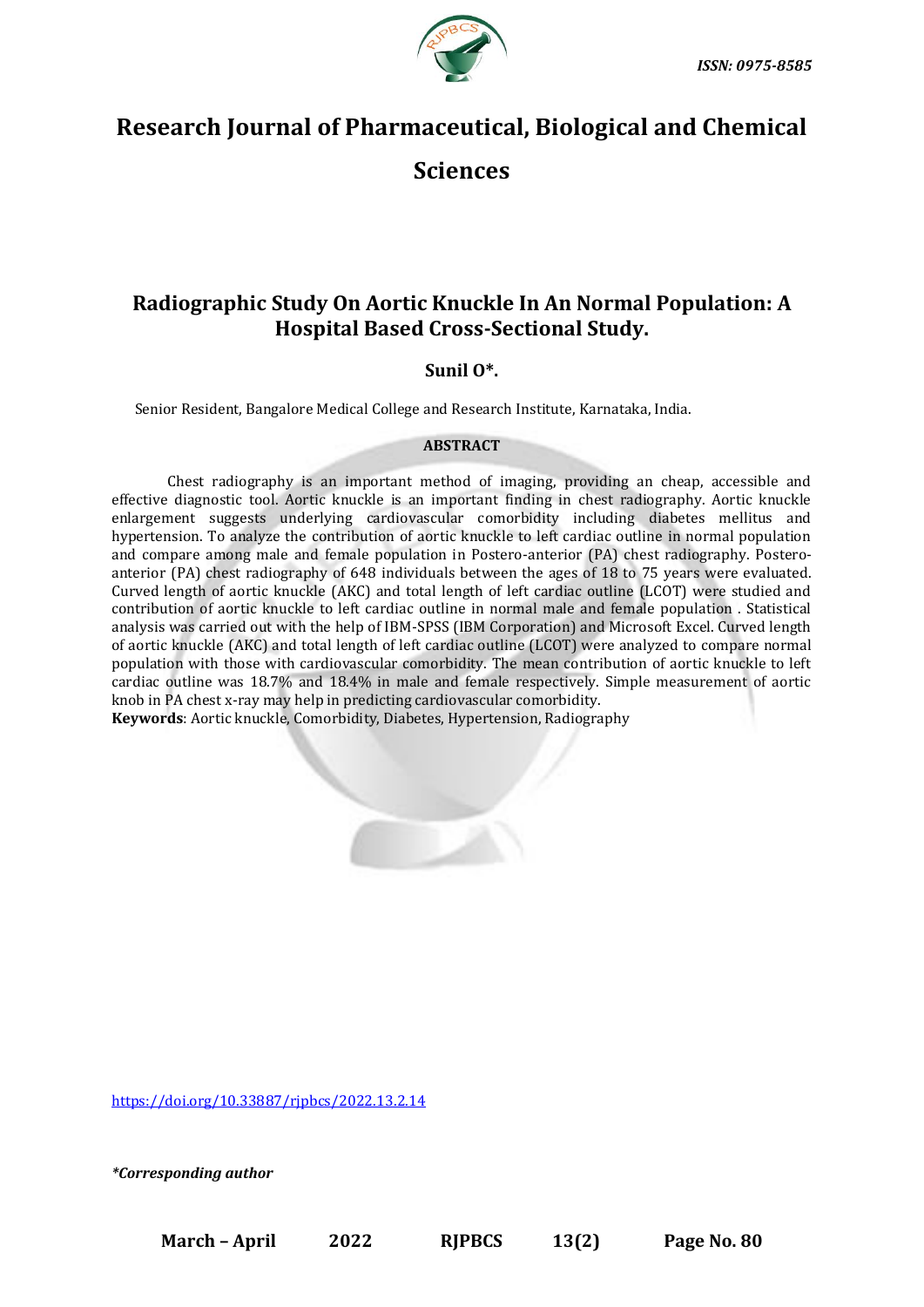

### **BACKGROUND**

Chest radiography is an important modality of imaging, providing an cheap, easily accessible and effective diagnostic tool for various pathology involving the cardio-thoracic region [1]. Aortic knuckle is an important finding in postero-anterior (PA) chest X-ray, its enlargement suggests preexisting cardiovascular comorbidity such as diabetes mellitus and hypertension. The aortic knuckle refers to the chest X-ray appearance of the distal part of aortic arch as it curves posterolaterally to continue as the thoracic aorta. It is seen as a laterally projecting bulge in the left cardiac outline on PA chest x-ray, as the medial aspect of the aorta cannot be seen separate from the mediastinum [2, 3]. The aortic knuckle is enlarged due to increased pressure flow in aorta or changes in the elasticity of its wall and resulting in the thickening of the elastic fibre and smooth muscles in the tunica media of arterial wall [4]. Prominence of aortic knob is seen in systemic hypertension, aortic stenosis, cystic medial necrosis of aorta, coarctation of aorta, aortic dissection and aortic aneurysm. Systemic hypertension and diabetes mellitus are the most common cardiovascular comorbidity resulting in enlarged aortic knuckle [4, 5].





**Figure 2: Formation of aortic knuckle by arch of aorta [7]**



The appearance of the aortic knuckle exclusively a feature of PA chest x-ray and not an anatomic entity [8]. The enlarged aortic knuckle does not indicate a definitive diagnosis of cardiovascular comorbidity, but such a enlargement in chest radiography provides an preliminary investigating diagnostic tool to predict cardiovascular comorbidity [9]. No studies are done to estimate the

**March – April 2022 RJPBCS 13(2) Page No. 81**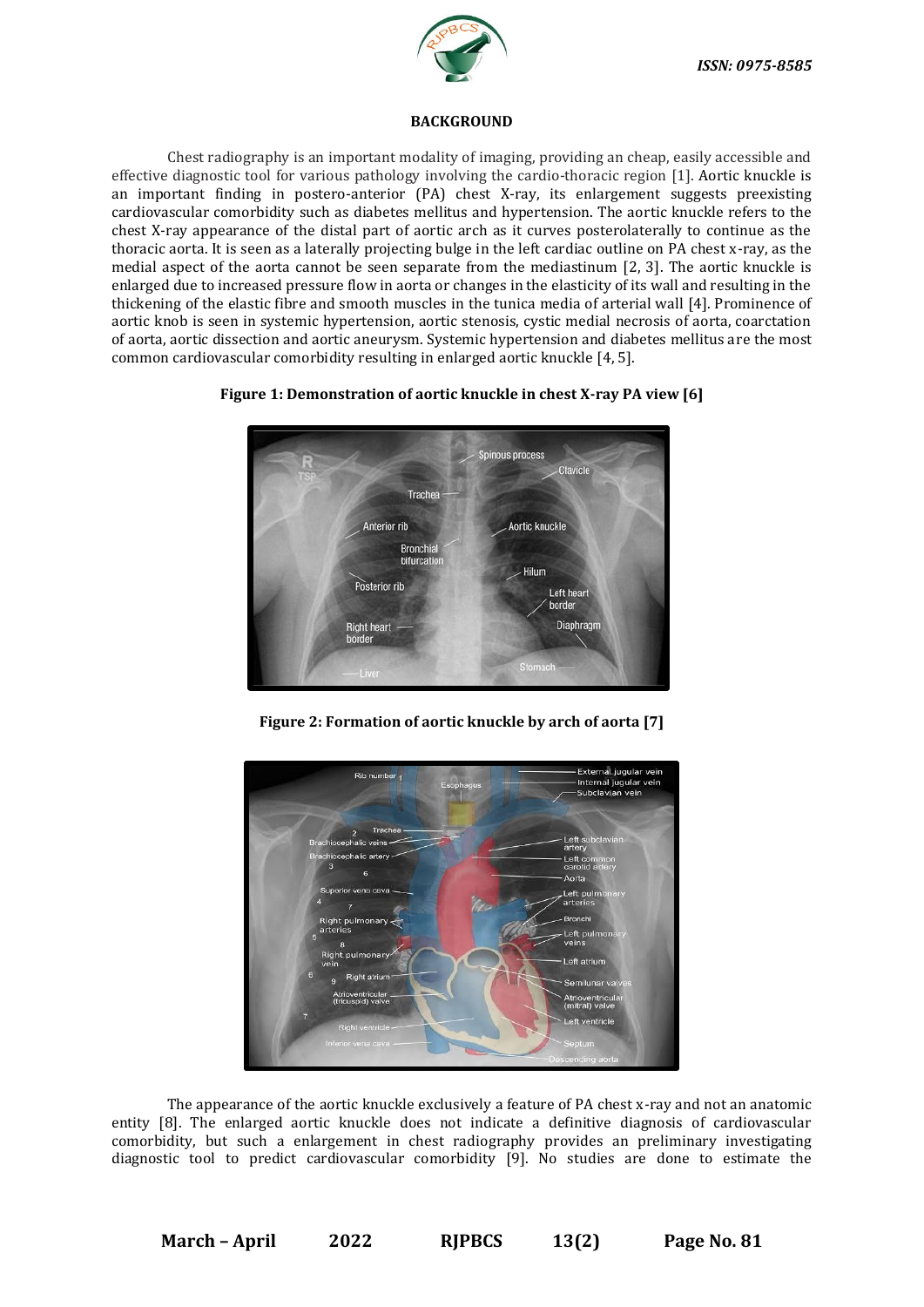

contribution of aortic knuckle to left cardiac outline, that indirectly provides the knowledge of the enlargement of aortic knuckle [10, 11].

### **Aims and objectives**

To analyze the contribution of aortic knuckle to left cardiac outline in normal population and compare among male and female population in PA chest x-ray.

### **MATERIALS AND METHODS**

A descriptive cross-sectional study was conducted in the department of anatomy, Bangalore Medical College and Research Institute, Bangalore, India for a period of 1 year. A total of 578 posteroanterior (PA) chest radiographs from 312 normal male individuals and 266 normal female individuals were randomly selected and evaluated. Radiography of both males and females in the age group 18-75 years were included. The radiographs of individuals with cardiovascular comorbidity, musculoskeletal deformity and trauma involving thoracic region were excluded. The accurate measurements were performed using the digital software available on the computed visual radiographic system. The parameters measured in the present study are curved length of aortic knuckle (AKC) and total length of left cardiac outline (LCOT). The curved length of aortic knuckle is the measurements of aortic knuckle contributing to left cardiac outline. Other structures contributing to left cardiac outline from cranial to caudal aspect are left brachiocephalic vein, left pulmonary artery, auricle of left atrium and left ventricle.

# Left brachiocephalic vein **Aortic knuckle** Left pulmonary artery Auricle of left atrium Left Ventricle

**Figure 3: Structures contributing to left cardiac outline**

Statistical analysis was carried out using IBM-SPSS software and Microsoft excel. The percentage contribution of aortic knuckle to left cardiac outline in normal and comorbid individuals was evaluated and demonstrated using simple bar diagram.

#### **Figure 4: Measurements of Aortic Knuckle**



**March – April 2022 RJPBCS 13(2) Page No. 82**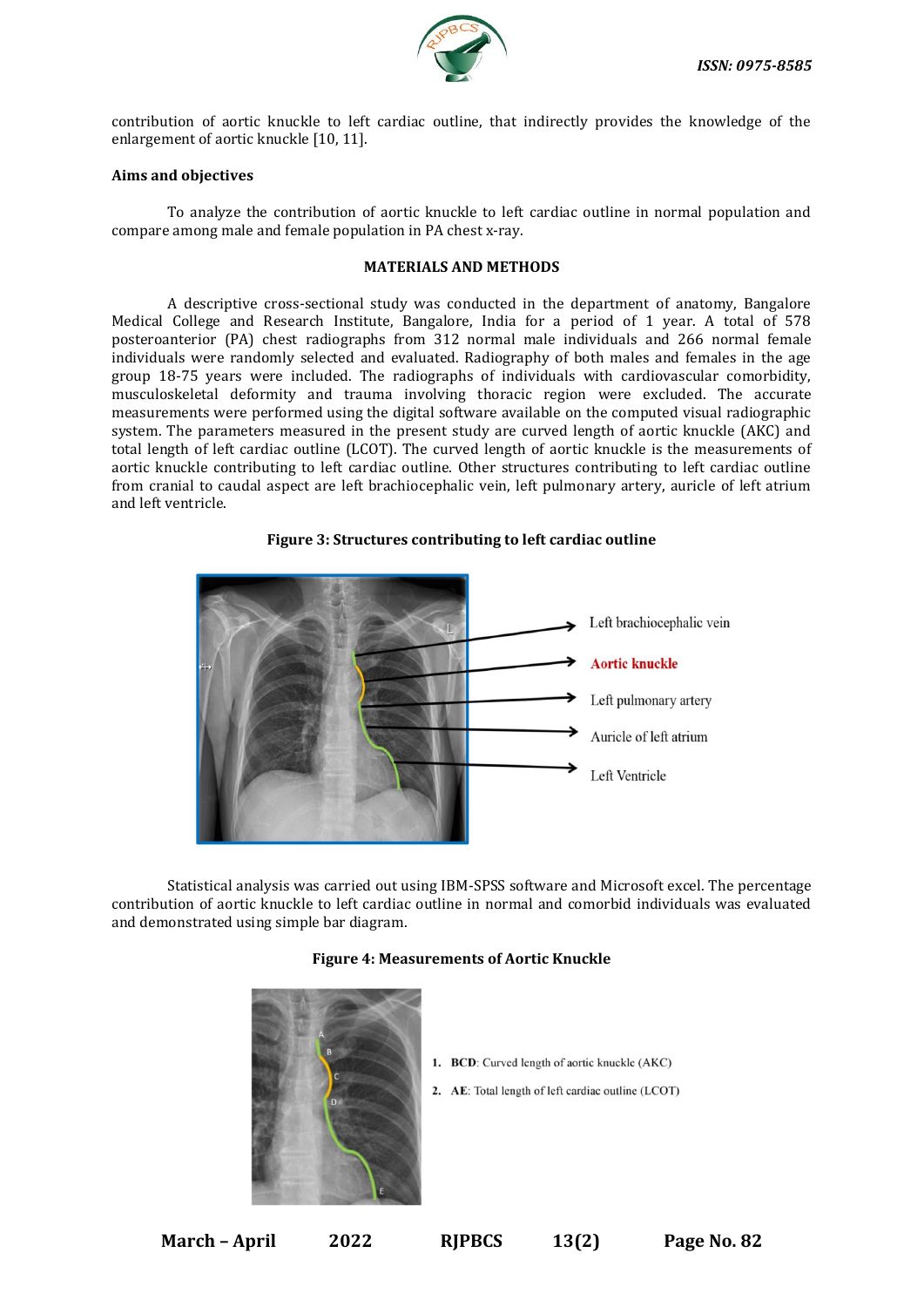

### **RESULTS**

The curved length of aortic knuckle (AKC) and total length of left cardiac outline (LCOT) was measured in 312 male and 266 female individuals and were proportionately compared.

**Normal male population:** The mean value of curved length of aortic knuckle (AKC) in PA view of chest radiography was 2.38 cm and the total length of left cardiac outline (LCOT) was 12.7 cm. The Mean contribution of aortic knuckle to left cardiac outline in PA view of chest X-ray in normal individuals was 18.7 %.

**Normal female population:** The mean value of curved length of aortic knuckle (AKC) in PA view of chest radiography was 2.32 cm and the total length of left cardiac outline (LCOT) was 12.6 cm. The Mean contribution of aortic knuckle to left cardiac outline in PA view of chest X-ray in normal individuals was 18.4 %.

### **Table 1: Measurements of curved length of aortic knuckle (AKC) and total length of left cardiac outline (LCOT)**

|                       | AKC (cm) | LCOT (cm) |  |
|-----------------------|----------|-----------|--|
| <b>Normal males</b>   | 2.38     | 12.7      |  |
| <b>Normal females</b> | 2.32     | 12.6      |  |



| Figure 5: Bar diagram contrasting AKC and LCOT in male & female population |  |  |
|----------------------------------------------------------------------------|--|--|

### **DISCUSSION**

Posteroanterior chest radiography is an easily accessible imaging modality that has not been seldom utilized to its potential as a predictor of cardiovascular morbidity. No studies has been done to evaluate the contribution of aortic knuckle to left cardiac outline. Numerous studies are done on various other measurements of the aortic knuckle such as width of aortic knuckle, straight length of aortic knuckle and aortic knuckle index. Studies done on measurements of aortic knuckle such as straight length of aortic knuckle and width of aortic knuckle showed higher values in patients suffering from cardiovascular comorbidity such as hypertension and diabetes mellitus [5, 9, 12]. The present study after the research had evaluated not much variation in contribution of aortic knuckle to left cardiac outline in male and female population.

### **CONCLUSION**

Curved length of aortic knuckle (AKC) and total length of left cardiac outline (LCOT) was measured and proportionate comparison was done between normal and comorbid individuals. The mean contribution of aortic knuckle to left cardiac outline in normal male and female individual was 18.7 % and

**March – April 2022 RJPBCS 13(2) Page No. 83**